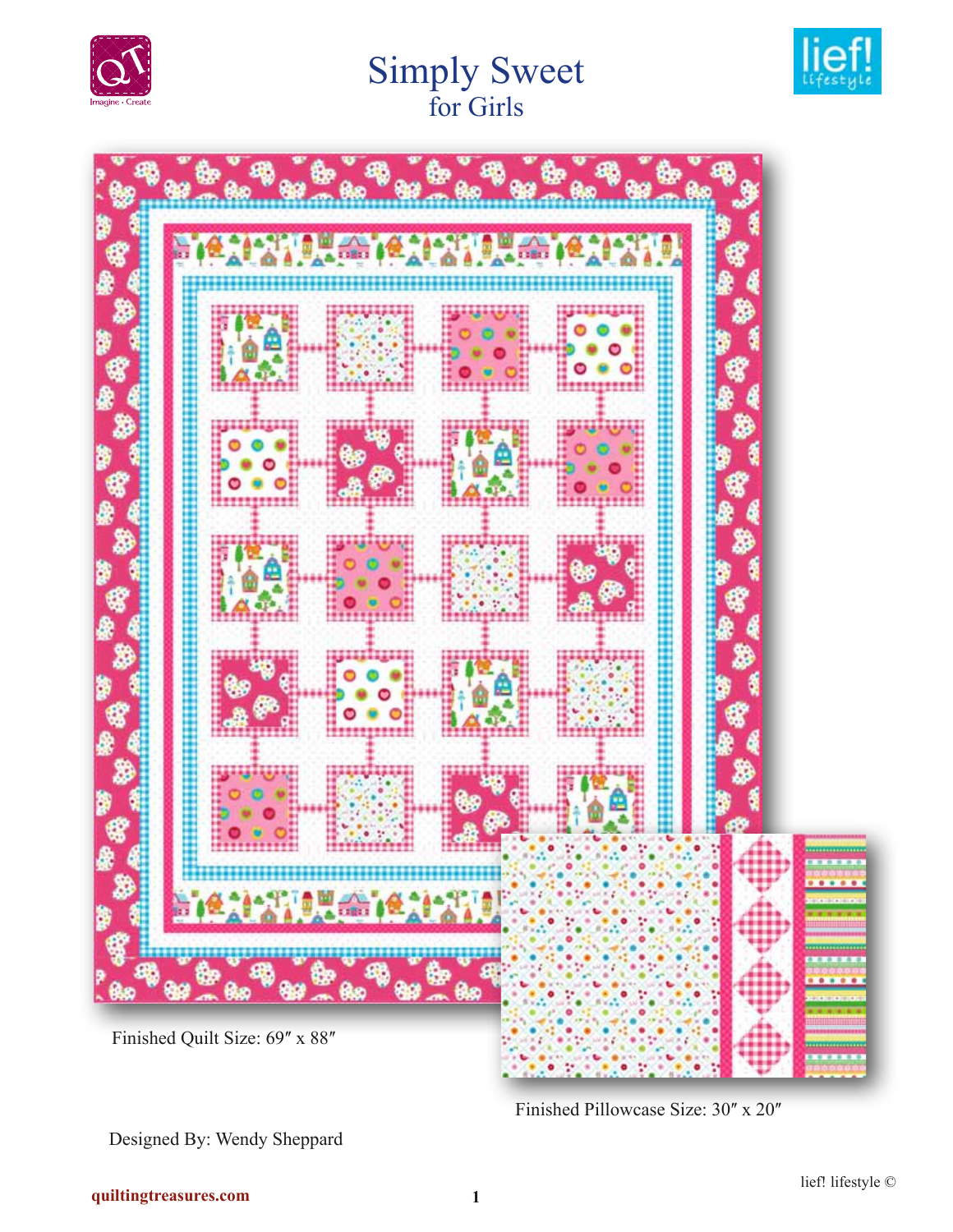

| Ouilt               |                |  |
|---------------------|----------------|--|
| <b>FABRIC</b>       |                |  |
| <b>REQUIREMENTS</b> |                |  |
|                     |                |  |
| Design              | Yards          |  |
| 22790-V             | $1\frac{1}{8}$ |  |
| 22790-B             | $\frac{1}{2}$  |  |
| 22791-V             | $1\frac{1}{8}$ |  |
| 22794-V             | $1\frac{2}{3}$ |  |
| 22795-Z             | $\frac{1}{3}$  |  |
| 22798-Z             | $\frac{1}{3}$  |  |
| 22793-Z             | $\frac{2}{3}$  |  |
| 22798-P             | $\frac{1}{3}$  |  |
| 22792-ZP            | $2\frac{1}{8}$ |  |
| 22795-Z             | $5\frac{1}{2}$ |  |
| (Backing)           |                |  |
|                     |                |  |

| <b>Pillowcase</b>   |                |  |
|---------------------|----------------|--|
| <b>FABRIC</b>       |                |  |
| <b>REQUIREMENTS</b> |                |  |
|                     |                |  |
| Design              | Yards          |  |
| 22791-V             | $\frac{1}{8}$  |  |
| 22790-V             | $\frac{1}{4}$  |  |
| 22792-ZP            | $\frac{1}{4}$  |  |
| 22796-X             | $\frac{3}{4}$  |  |
| 22795-Z             | $1\frac{3}{8}$ |  |
|                     |                |  |

### **SIMPLY SWEET QUILT FOR GIRLS**

Finished Quilt Size: 69" x 88"

### **Cutting**

**WOF** = Width of fabric.

*Note: Use a ¼ʺ seam allowance throughout unless otherwise directed. Label all pieces with the letters given in the cutting list. These letters are used to identify the pieces throughout the instructions.* 

### **22790-V Pink gingham print**

- Cut (18)  $1\frac{1}{2}$  x WOF strips. Recut strips into (40)  $1\frac{1}{2}$ x  $7\frac{1}{2}$ " B and (40)  $1\frac{1}{2}$ " x  $9\frac{1}{2}$ " C strips.
- Cut (3)  $1\frac{1}{2}$  x **WOF** strips. Recut strips into (31)  $1\frac{1}{2}$  $x$  3½" E rectangles.

# **22790-B Aqua gingham print**

- $\cdot$  Cut (6)  $2''$  x **WOF** I/J strips.
- Cut (7)  $1\frac{1}{2}$  x **WOF** R/S strips.

#### **22791-V Pink tonal crosshatch**

- Cut (7)  $1\frac{1}{2}$  x **WOF** N/O strips.
- Cut (8)  $2\frac{1}{4}$  x **WOF** strips for binding.

### **22794-V Pink with white hearts print**

- Cut (1)  $7\frac{1}{2}$ " x **WOF** strip. Recut strip into (4)  $7\frac{1}{2}$ " A5 squares.
- Cut (8) 5ʺ x **WOF** T/U strips.

#### **22795-Z White crosshatch print**

• Cut (1)  $7\frac{1}{2}$ " x **WOF** strip. Recut strip into (4)  $7\frac{1}{2}$ " A2 squares.

### **22798-Z White circle heart print**

• Cut (1)  $7\frac{1}{2}$ " x **WOF** strip. Recut strip into (3)  $7\frac{1}{2}$ " A4 squares.

### **22793-Z White house print**

- Cut (1)  $7\frac{1}{2}$ " x **WOF** strip. Recut strip into (5)  $7\frac{1}{2}$ " A1 squares.
- Cut (3) 4ʺ x **WOF** M strips.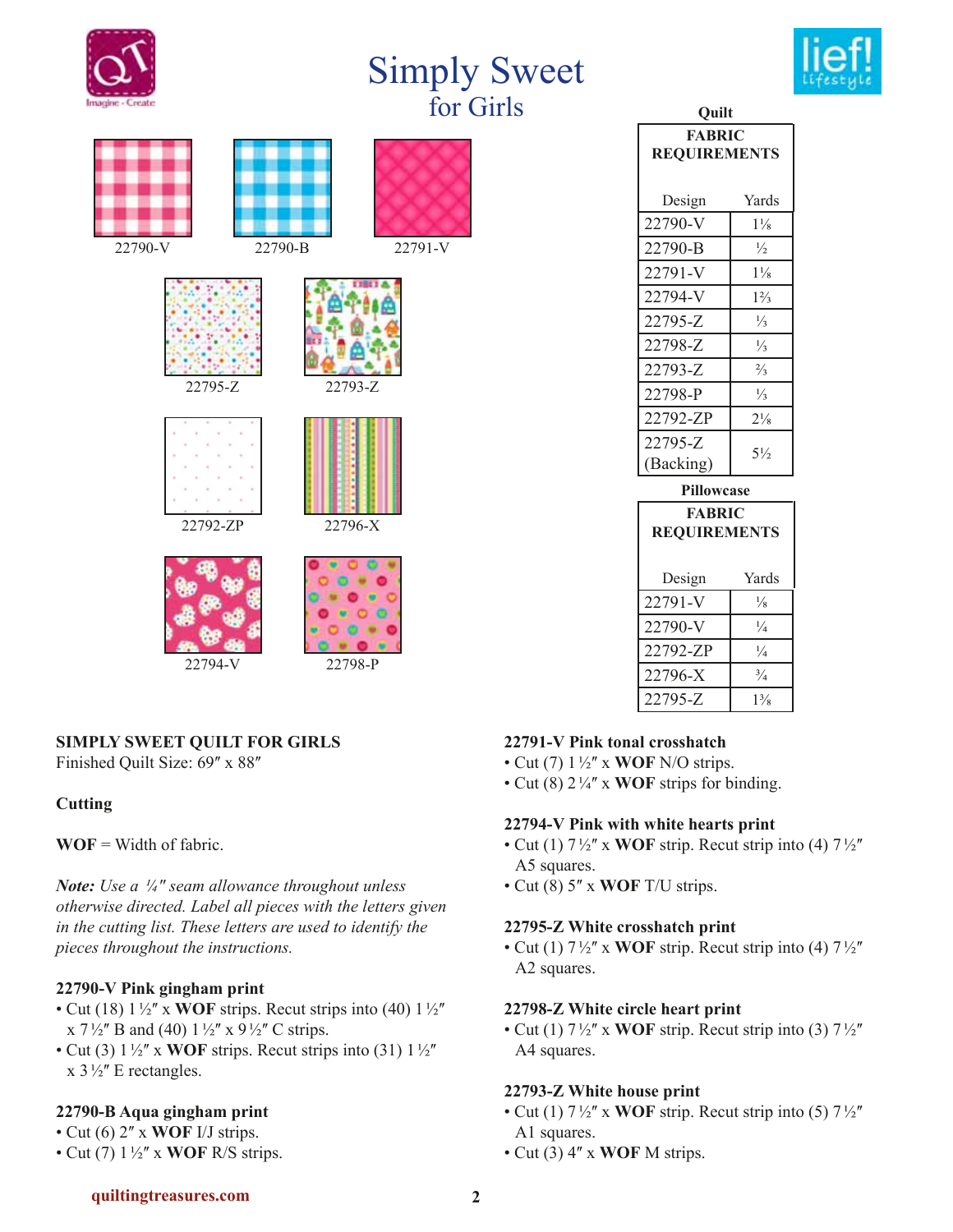





### **22798-P Pink circle heart print**

• Cut (1)  $7\frac{1}{2}$  x **WOF** strip. Recut strip into (4)  $7\frac{1}{2}$ A3 squares.

#### **22792-ZP White-with-pink dots**

- Cut (7)  $3\frac{1}{2}$ " x **WOF** strips. Recut strips into (62)  $3\frac{1}{2}$ "  $x 4\frac{1}{2}$ " D rectangles.
- Cut (1)  $3\frac{1}{2}$ <sup>"</sup> x **WOF** strip. Recut strip into (12)  $3\frac{1}{2}$ " F squares.
- Cut (12) 2" x **WOF** G/H and P/Q strips.
- Cut (6)  $1\frac{1}{2}$ <sup>"</sup> x **WOF** K/L strips.

### **22795-Z White crosshatch print**

• Cut (2) 96" x **WOF** lengths for backing.

#### **Completing the Frame Blocks**

**1.** Sew a B strip to opposite sides and C strips to the top and bottom of an A1 square to complete one A1 Frame block. Press seams toward B and C strips as added. Repeat to make a total of 5 A1 Frame blocks (Diagram 1).



**2.** Repeat step 1 with B and C strips on each A2, A3, A4 and A5 square to make a total of 3 A4 Frame blocks and 4 each A2, A3 and A5 Frame blocks (Diagram 1 again).

### **Quilt Assembly**

**1.** Sew an E rectangle between 2 D rectangles to make a D-E sashing unit (Diagram 2). Press seams toward E. Repeat to make a total of 31 D-E sashing units.



**2.** Join 4 D-E sashing units with 3 F squares to make a sashing row (Diagram 3). Press seams toward the F squares. Repeat to make a total of 4 sashing rows.

## Diagram 3



**3.** Select and join 1 each A1, A2, A3 and A4 Frame blocks with 3 D-E sashing units to make Row 1 (Diagram 4). Press seams toward the blocks.



**4.** Repeat step 3 with the remaining Frame blocks to make Rows 2, 3, 4 and 5, again referring to Diagram 4 for positioning of blocks.

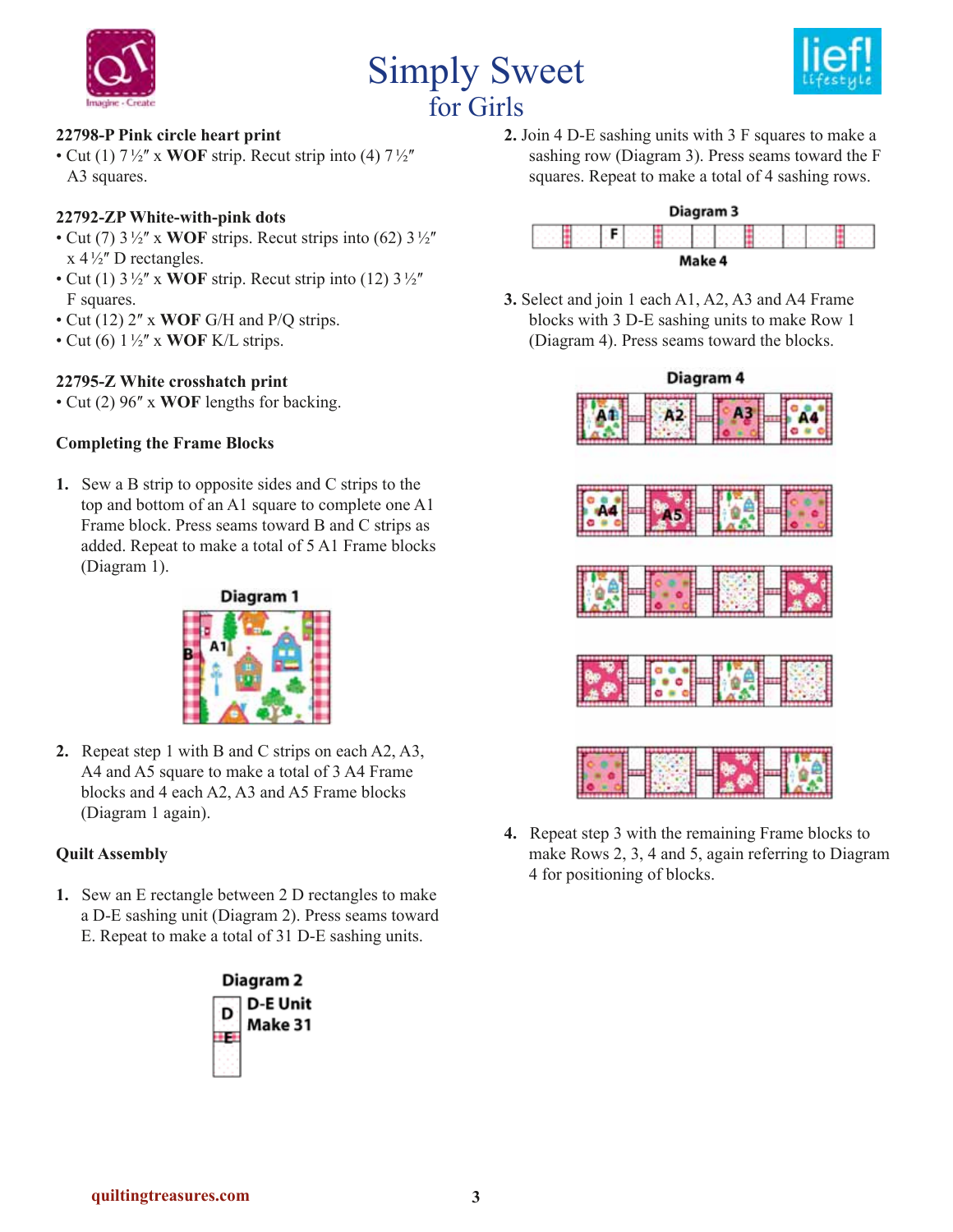





**5.** Join the block rows and the sashing rows to complete the pieced center (Diagram 5). Press seams toward the block rows.



- **6.** Join the G/H and P/Q strips on the short ends to make a long strip. Press seams open. Recut strip into 2 strips each of the following:  $2'' \times 57\frac{1}{2}$  G,  $2'' \times$ 48 ½" H, 2" x 74 ½" P and 2" x 58 ½" Q.
- **7.** Sew G strips to opposite long sides and H strips to the top and bottom of the pieced center. Press seams toward the strips.
- **8**. Join the I/J strips on the short ends to make a long strip. Press seams open. Recut strip into (2)  $1\frac{1}{2}$  x 60 $\frac{1}{2}$ " I strips and (2)  $1\frac{1}{2}$ " x 51 $\frac{1}{2}$ " J strips. Sew I strips to opposite long sides and J strips to the top and bottom of the pieced center. Press seams toward the I and J strips.
- **9.** Join the K/L strips on the short ends to make a long strip. Press seams open. Recut strip into (2)  $1\frac{1}{2}$ " x 63 $\frac{1}{2}$ " K strips and (2)  $1\frac{1}{2}$ " x 53 $\frac{1}{2}$ " L strips. Sew K strips to opposite long sides and L strips to the top and bottom of the pieced center. Press seams toward the K and L strips.
- **10.** Join the M strips on the short ends to make a long strip. Press seams open. Recut strip into  $(2)$  4" x 53 $\frac{1}{2}$ " M strips. Sew an M strip to the top and bottom of the pieced center. Press seams toward the M strips.
- **11.** Join the N/O strips on the short ends to make a long strip. Press seams open. Recut strip into (2)  $1\frac{1}{2}$  x 72 $\frac{1}{2}$ " N strips and (2)  $1\frac{1}{2}$ " x 55 $\frac{1}{2}$ " O strips. Sew N strips to opposite long sides and O strips to the top and bottom of the pieced center. Press seams toward the N and O strips.
- **12.** Sew the previously prepared P strips to opposite long sides and Q strips to the top and bottom of the pieced center. Press seams toward the P and Q strips.
- **13.** Join the R/S strips on the short ends to make a long strip. Press seams open. Recut strip into (2)  $1\frac{1}{2}$  x 77 $\frac{1}{2}$ " R strips and (2)  $1\frac{1}{2}$ " x 60 $\frac{1}{2}$ " S strips. Sew R strips to opposite long sides and S strips to the top and bottom of the pieced center. Press seams toward the R and S strips.
- **14.** Join the T/U strips on the short ends to make a long strip. Press seams open. Recut strip into  $(2)$  5<sup> $\prime\prime$ </sup> x 79 $\frac{1}{2}$ " T strips and (2) 5" x 69 $\frac{1}{2}$ " U strips. Sew T strips to opposite long sides and U strips to the top and bottom of the pieced center to complete the quilt top. Press seams toward the T and U strips.
- **15.** Join the  $2\frac{1}{4}$  -wide pink tonal crosshatch binding strips with diagonal seams to make a long strip. Trim seams to  $\frac{1}{4}$  and press open. Fold the strip with wrong sides together along length and press to make binding.
- **16.** Remove the selvage edges from the backing pieces. Join the pieces on the 96" edges with a  $\frac{1}{2}$ " seam allowance. Press seam open. Trim top and bottom edges to make a 77" x 96" backing piece with a vertical seam.
- **17.** Layer, quilt, and bind using your favorite methods and the prepared binding strip to complete the quilt.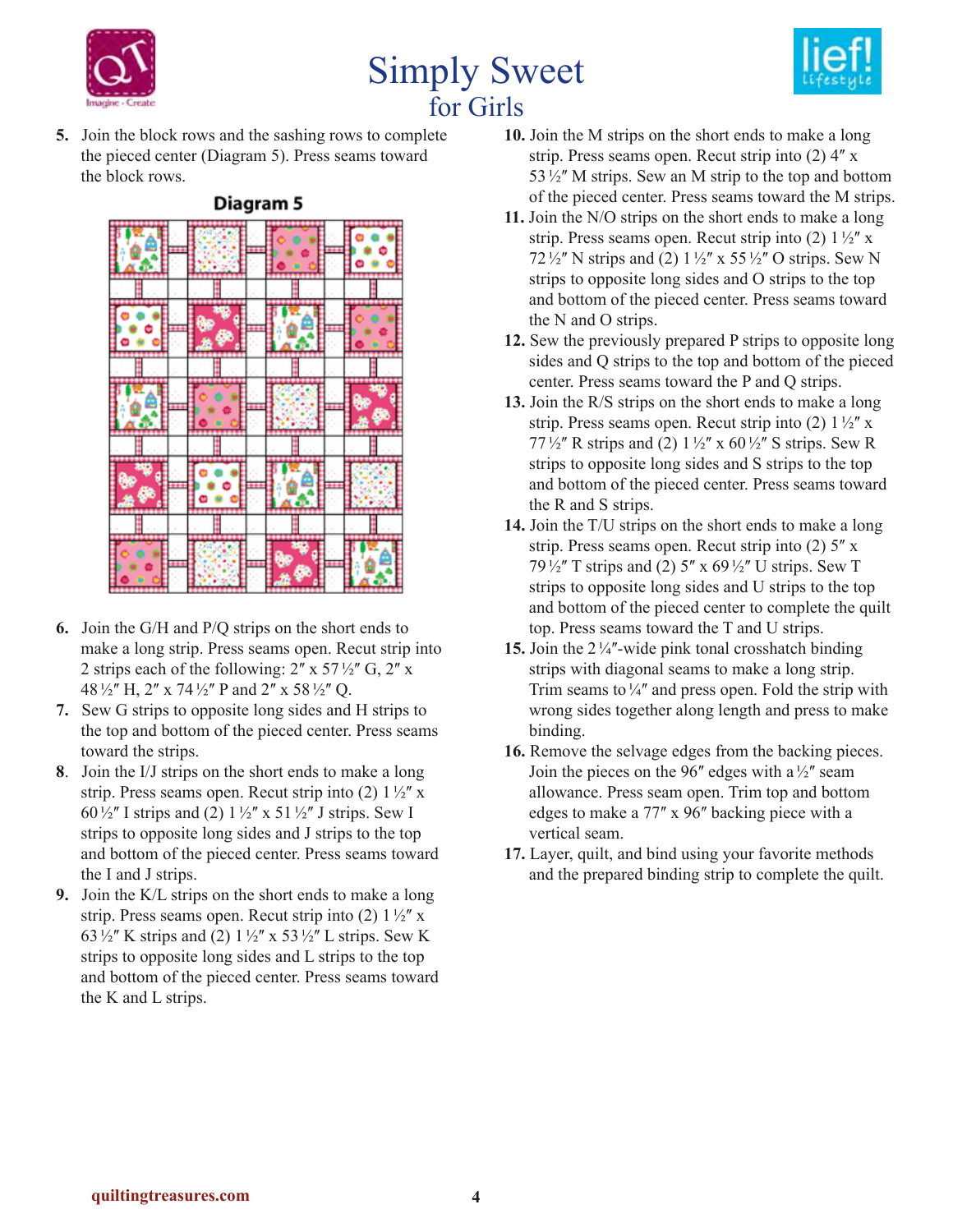





## **SIMPLY SWEET PILLOWCASE FOR GIRLS**

Finished Pillowcase Size: 30" x 20"

## **Cutting**

**WOF** = Width of fabric.

*Note: Use a ¼ʺ seam allowance throughout unless otherwise directed. Label all pieces with the letters given in the cutting list. These letters are used to identify the pieces throughout the instructions.* 

### **22791-V Pink tonal crosshatch**

• Cut (1)  $1\frac{1}{2}$  x **WOF** strip. Recut into (2)  $1\frac{1}{2}$  x 20 $\frac{1}{2}$ C strips.

### **22790-V Pink gingham print**

• Cut (1)  $5\frac{1}{2}$ " x **WOF** strip. Recut strip into (4)  $5\frac{1}{2}$ " A squares.

### **22792-ZP White with pink dots**

• Cut (2)  $3''$  x **WOF** strips. Recut strips into (16)  $3''$  B squares.

### **22796-X Multicolor vertical stripe**

• Cut (1)  $20\frac{1}{2}$  x **WOF** strip. Recut strip into (1)  $17\frac{1}{2}$  x  $20\frac{1}{2}$ " D rectangle.

### **22795-Z White crosshatch print**

- Cut (1)  $20\frac{1}{2}$  x **WOF** strip. Recut strip into (1)  $18\frac{1}{2}$  x  $20\frac{1}{2}$ " E front rectangle.
- Cut (1)  $20\frac{1}{2}$  x **WOF** strip. Recut strip into (1)  $35\frac{1}{2}$  x  $20\frac{1}{2}$ " F back rectangle.

### **Completing the Pillowcase Front**

- **1.** Draw a diagonal line from corner to corner on the wrong side of each B square.
- **2.** Place a B square right sides together on 2 opposite corners of an A square and stitch on the marked lines (Diagram 1). Repeat on the remaining corners.



**3.** Trim<sup>1/4"</sup> from each stitched line. Press B to the right side to complete an A-B unit (Diagram 2). Repeat to make a total of 4 A-B units.



**4.** Join the A-B units to make an A-B strip (Diagram 3). Press seams open.